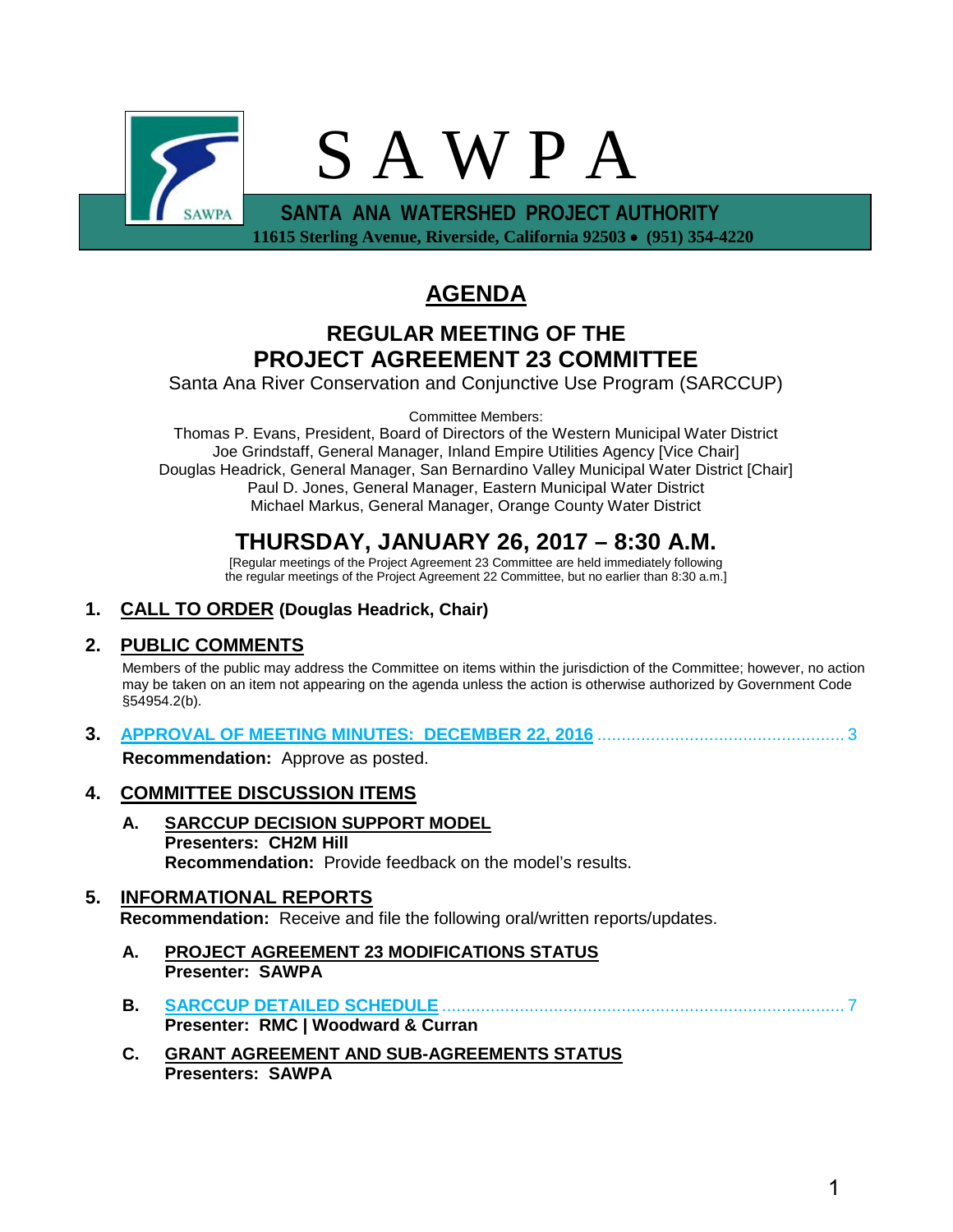#### **D. METROPOLITAN WATER DISTRICT OF SOUTHERN CALIFORNIA AGREEMENTS STATUS Presenter: EMWD | SBVMWD**

**E. CALIFORNIA ENVIRONMENTAL QUALITY ACT DOCUMENTS STATUS Presenter: IEUA**

#### **6. COMMITTEE MEMBER REQUESTS FOR FUTURE AGENDA ITEMS**

#### **7. ADJOURNMENT**

#### **PLEASE NOTE:**

In compliance with the Americans with Disabilities Act, if you need special assistance to participate in this meeting, please contact the Clerk of the Board at (951) 354-4230. Notification at least 48 hours prior to the meeting will enable staff to make reasonable arrangements to ensure accessibility to this meeting.

Materials related to an item on this agenda submitted to the Committee after distribution of the agenda packet are available for public inspection during normal business hours at the SAWPA office, 11615 Sterling Avenue, Riverside, and available at [www.sawpa.org,](http://www.sawpa.org/) subject to staff's ability to post documents prior to the meeting.

#### **Declaration of Posting**

I, Kelly Berry, Clerk of the Board of the Santa Ana Watershed Project Authority declare that on Thursday, January 19, 2017, a copy of this agenda has been uploaded to the SAWPA website a[t www.sawpa.org](http://www.sawpa.org/) and posted in SAWPA's office at 11615 Sterling Avenue, Riverside, California.

/s/

\_\_\_\_\_\_\_\_\_\_\_\_\_\_\_\_\_\_\_\_\_\_\_\_\_\_\_\_\_\_\_\_\_\_\_\_\_\_\_ Kelly Berry, CMC

#### **2017 Project Agreement 23 Committee Regular Meetings**

Fourth Thursday of Every Other Month

(Note: All meetings will be held immediately following the regular meetings of the PA 22 Committee, but no earlier than 8:30 a.m., unless otherwise noticed, and are held at SAWPA.)

| January   |                           |
|-----------|---------------------------|
| 1/26/17   | Regular Committee Meeting |
| March     |                           |
| 3/23/17   | Regular Committee Meeting |
| May       |                           |
| 5/25/17   | Regular Committee Meeting |
| July      |                           |
| 7/27/17   | Regular Committee Meeting |
| September |                           |
| 9/28/17   | Regular Committee Meeting |
| November  |                           |
| 11/16/17  | Regular Committee Meeting |

Meeting date adjusted due to conflicting holiday.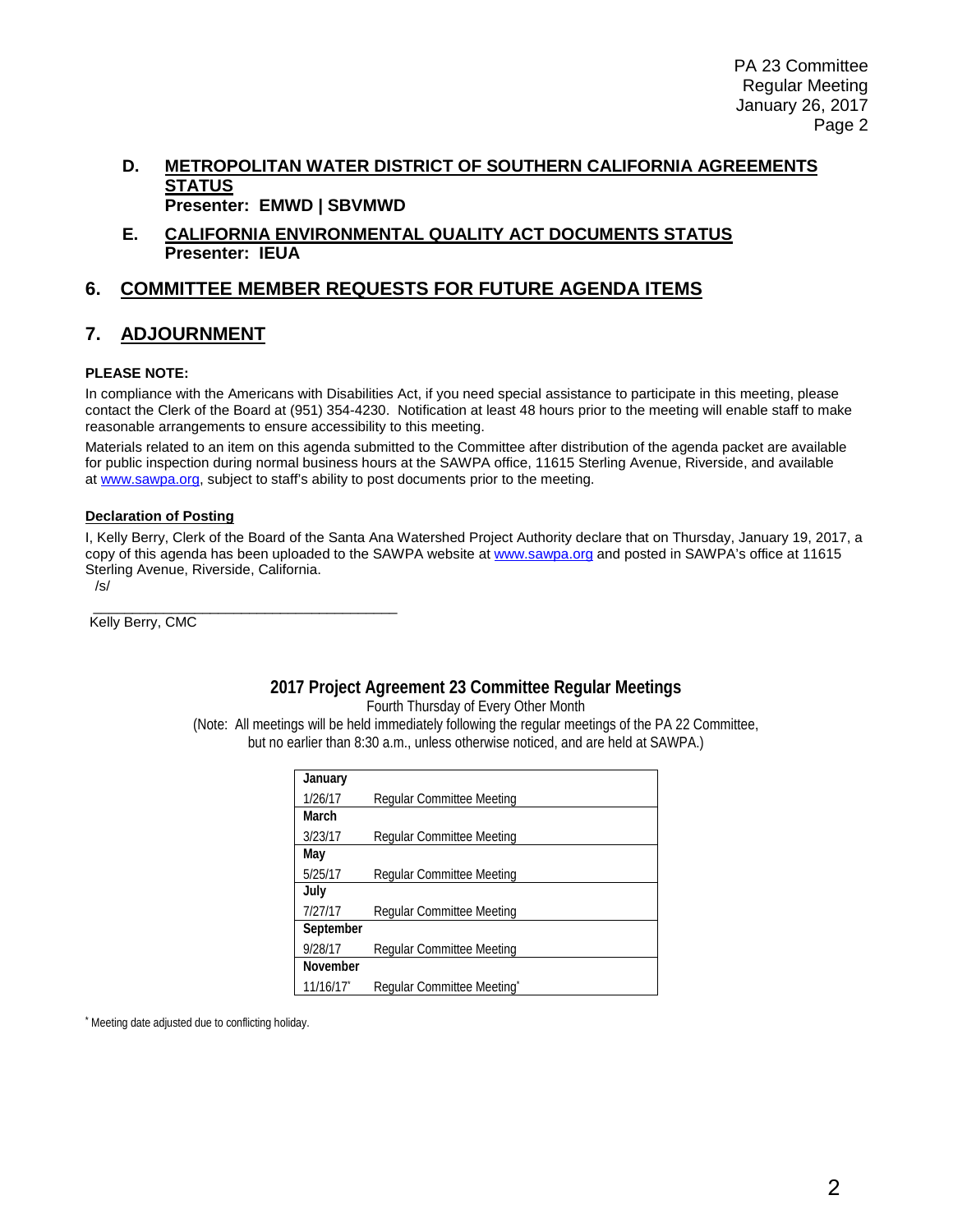<span id="page-2-0"></span>

#### **PROJECT AGREEMENT 23 COMMITTEE** Santa Ana River Conservation and Conjunctive Use Program (SARCCUP) **REGULAR MEETING MINUTES December 22, 2016**

#### **COMMITTEE MEMBERS PRESENT**

Thomas P. Evans, President, Western Municipal Water District P. Joseph Grindstaff, General Manager, Inland Empire Utilities Agency [Vice Chair] Douglas Headrick, General Manager, San Bernardino Valley Municipal Water District [Chair] Paul D. Jones, General Manager, Eastern Municipal Water District Michael Markus, General Manager, Orange County Water District

#### **COMMITTEE MEMBERS ABSENT**

None.

#### **MEMBER AGENCY STAFF PRESENT**

**Eastern Municipal Water District** Brian Powell

**Inland Empire Utilities Agency** Sylvie Lee

**San Bernardino Valley Municipal Water District** Bob Tincher

**Western Municipal Water District** Craig Miller Tim Barr Ryan Shaw

**Orange County Water District** Adam Hutchinson

**Santa Ana Watershed Project Authority** Larry McKenney Mark Norton Nicole Weideman Ian Achimore Sara Villa

#### **OTHERS PRESENT**

Brian Dietrick, RMC Water & Environment Jennifer Jacobs, ESA Tom Barnes, ESA Armin Munevar, Ch2M

#### **1. CALL TO ORDER**

The regular meeting of the PA 23 Committee was called to order at 9:09 a.m. by Chair Headrick at the Santa Ana Watershed Project Authority, 11615 Sterling Avenue, Riverside, California.

#### **2. PUBLIC COMMENTS**

There were no public comments.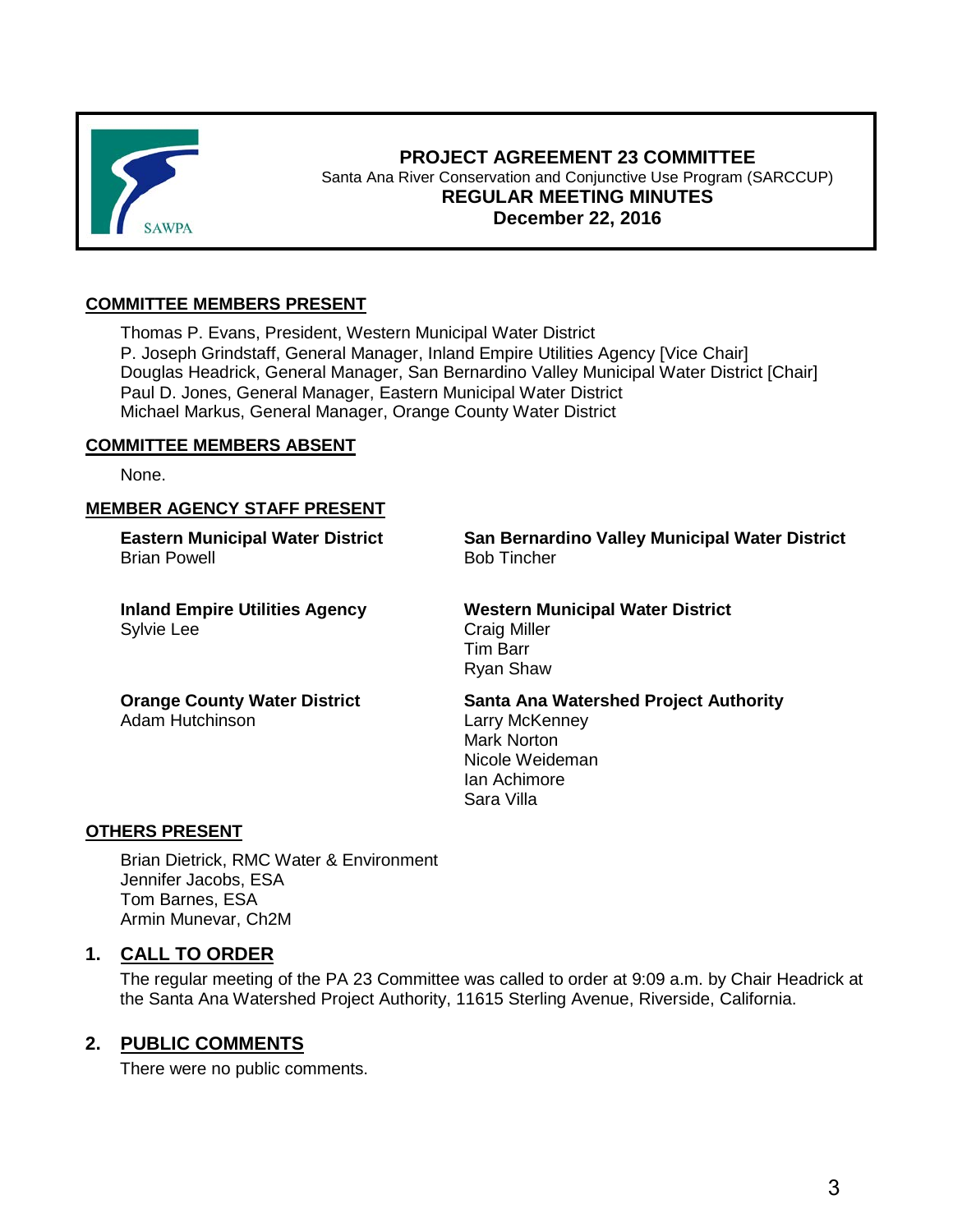PA23 Committee Regular Meeting Minutes December 22, 2016 Page 2

# **3. APPROVAL OF MEETING MINUTES: SEPTEMBER 22, 2016**

Chair Headrick called for a motion to approve the meeting minutes.

**MOVED,** approve September 22, 2016 meeting minutes.

| Result:        | <b>Adopted (Unanimously: 5-0)</b>          |
|----------------|--------------------------------------------|
| Motion/Second: | Grindstaff/Markus                          |
| Ayes           | Evans, Grindstaff, Jones, Headrick, Markus |
| Nays:          | <b>None</b>                                |
| Abstentions:   | <b>None</b>                                |
| Absent:        | None                                       |

#### **4. COMMITTEE DISCUSSION ITEMS**

#### **A. SARCCUP DETAILED SCHEDULE PRESENTATION AND ALTERNATE IMPLEMENTATION TIMELINE/MILESTONES**

Brian Dietrick of RMC provided a PowerPoint presentation briefly reviewing the detailed implementation timeline/milestones for the SARCCUP schedule. The detailed project schedule was developed by combining the SARCCUP Program Schedule, CEQA Schedule, and Agreement Schedule. Brian Dietrick advised that the schedule would be updated monthly and is extended to year 2023. He noted that "Plan A" shows the original schedule and "Plan B" shows an extended grant schedule. Chair Headrick requested that the terms "Plan A" and "Plan B" not to be used in the future. Committee Member Evans requested that each category (Agreement/CEQA/Permitting/Design) indicate the critical path details and how they are reflected in the overall schedule. Mark Norton stated this has been done and will be provided.

This item was for informational purposes; no action was taken on Agenda Item No. 4.A.

#### **B. SARCCUP DECISION SUPPORT MODEL RESULTS (PA23#2016.7)**

Armin Munevar, Ch2M, provided a PowerPoint presentation on the SARCCUP Decision Support Model (DSM). The presentation provided an overview of the following:

- SARCCUP DSM Goals and Objectives
- DSM Overview
- SARCCUP Scenarios
- SARCCUP Preliminary Modeling Results
- Uncertainties and Future Work

Discussion ensued on the vision of how the DSM will be utilized and the three types of delivery: Direct Deliver, Storage Exchange, and In-lieu Exchange. Committee Member Evans inquired as to the cost thus far of the DSM and who owns it. Armin Munevar stated that the total contract amount is \$250,000.00, and the DSM is owned by the member agencies.

This item was for informational purposes; no action was taken on Agenda Item No. 4.B.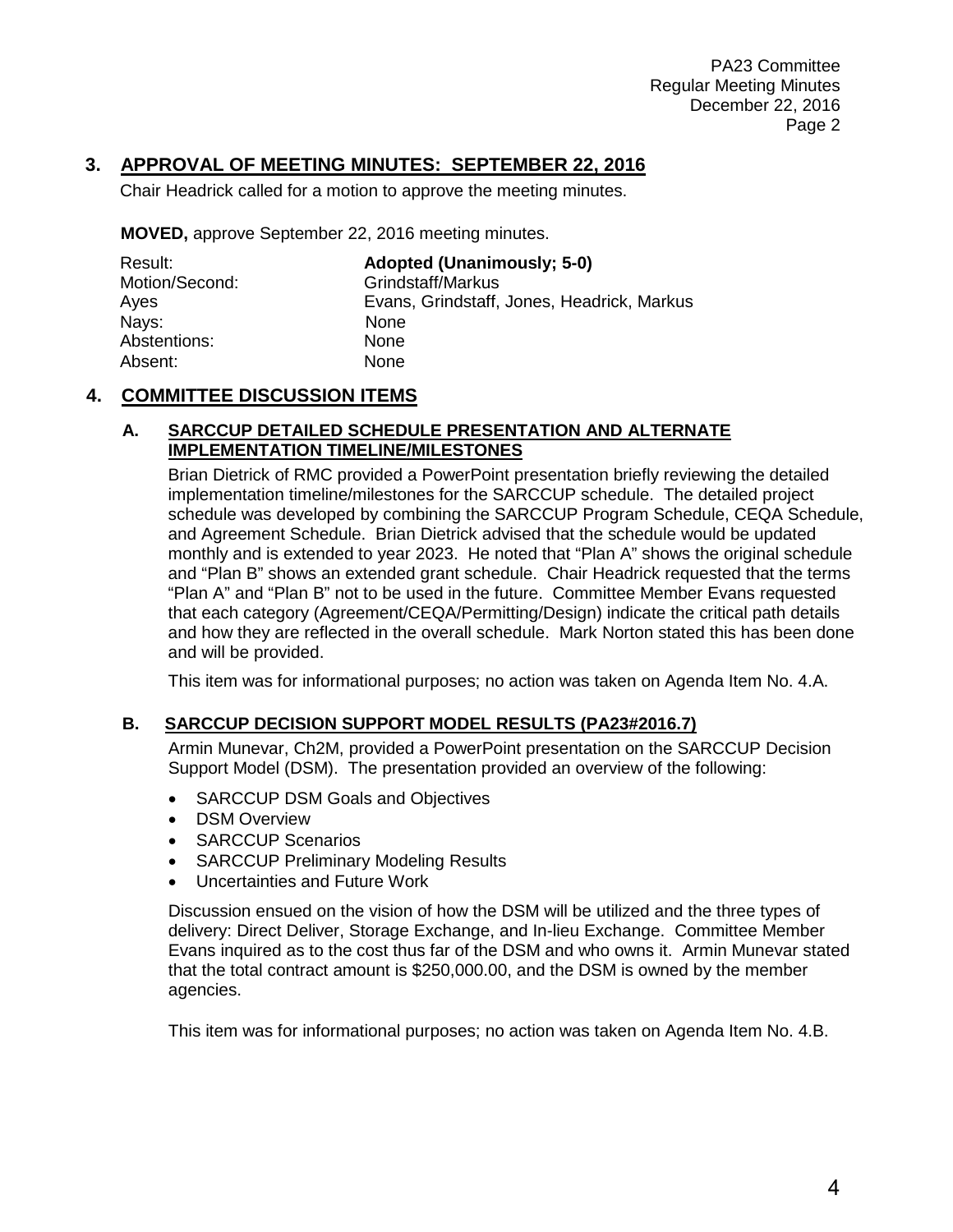PA23 Committee Regular Meeting Minutes December 22, 2016 Page 3

### **C. PA 23 COMMITTEE MEETING CANCELLATION PROTOCOL**

Committee Member Evans raised concerns regarding the PA 23 Committee Meeting cancellation protocol. Chair Headrick noted that the technical staff has been tasked to initiate a meeting if necessary depending on the material available to present. Discussion ensued regarding monthly determination by the committee members to convene a meeting.

Committee Member Jones suggested meeting every other month. Determination of the need to have a Special Meeting before the next regular meeting will be determined at that time.

**MOVED,** beginning January 2017, the regular meetings of the PA 23 Committee shall be held immediately following the regular meetings of the PA 22 Committee, but no earlier than 8:30 a.m., on the fourth Thursday of every other month, at 11615 Sterling Avenue, Riverside California. The next Regular Meeting will be held January 26, 2017.

| Result:        | <b>Adopted (Unanimously: 5-0)</b>          |
|----------------|--------------------------------------------|
| Motion/Second: | Jones/Grindstaff                           |
| Ayes           | Evans, Grindstaff, Headrick, Jones, Markus |
| Nays:          | None                                       |
| Abstentions:   | None                                       |
| Absent:        | <b>None</b>                                |

#### **5. INFORMATIONAL REPORTS**

#### **A. FUNDING AGREEMENT – SARCCUP MOU AMENDMENT**

Mark Norton provided an oral update on the Funding Agreement and the SARCCUP MOU Amendment. Consultant Brian Thomas is developing an Addendum to the MOU and anticipates a draft report in the near future.

#### **B. GRANT AGREEMENT AND SUB AGREEMENTS STATUS**

Mark Norton provided an oral report on the Grant Agreement and Sub-Agreements status. The DWR Grant Agreement has been signed and the sub-agreements have been distributed for legal review. Execution by February is expected.

#### **C. METROPOLITAN WATER DISTRICT OF SOUTHERN CALIFORNIA AGREEMENTS STATUS**

Committee Member Jones provided an oral update on the status of the Agreement of MWD. On October 25, 2016, a meeting was held with MWD to discuss provisions. A copy of the PowerPoint presented at that meeting was provided. The Agreement has been distributed to the other agencies for review.

#### **D. CALIFORNIA ENVIRONMENTAL QUALITY ACT DOCUMENTS STATUS**

Sylvie Lee, IEUA, provided an oral update on the CEQA status. A public scoping meeting was held in December and it was requested that the public comments be extended to January 12. The initial schedule was to complete the Environmental Impact Report (EIR) in March; it is now anticipated to be completed in July.

#### **E. SARCCUP PERFORMANCE STANDARDS**

Brian Powell noted that the SARCCUP performance standards are progressing, with nothing new to report.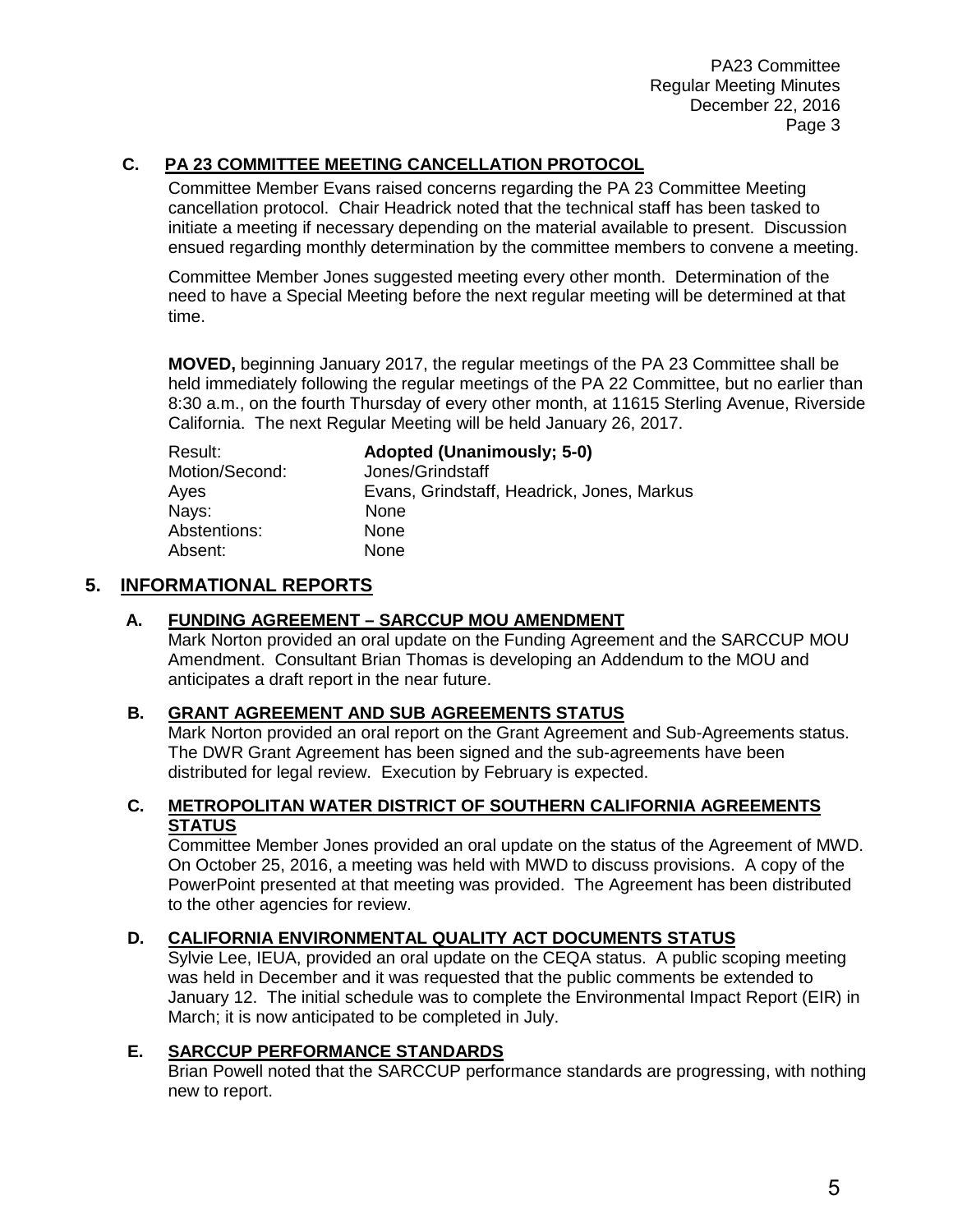PA23 Committee Regular Meeting Minutes December 22, 2016 Page 4

#### **F. PROJECT AGREEMENT 23 MODIFICATIONS STATUS**

Committee Member Jones noted that he has been working with Larry McKenney on potential modifications to the PA23 Agreement, and that McKenney provided comments to him which are being reviewed by EMWD's legal counsel. Committee Member Jones requested that this item be deferred.

#### **6. COMMITTEE MEMBER REQUESTS FOR FUTURE AGENDA ITEMS**

There were no requests for future agenda items.

#### **7. ADJOURNMENT**

There being no further business for review, Chair Headrick adjourned the meeting at 11:05 a.m.

#### **Approved at a Regular Meeting of the Project Agreement 23 Committee on Thursday, January 26, 2017.**

\_\_\_\_\_\_\_\_\_\_\_\_\_\_\_\_\_\_\_\_\_\_\_\_\_\_\_\_\_\_\_\_ Douglas Headrick, Chair

\_\_\_\_\_\_\_\_\_\_\_\_\_\_\_\_\_\_\_\_\_\_\_\_\_\_\_\_\_\_\_\_

Attest:

Kelly Berry, CMC Clerk of the Board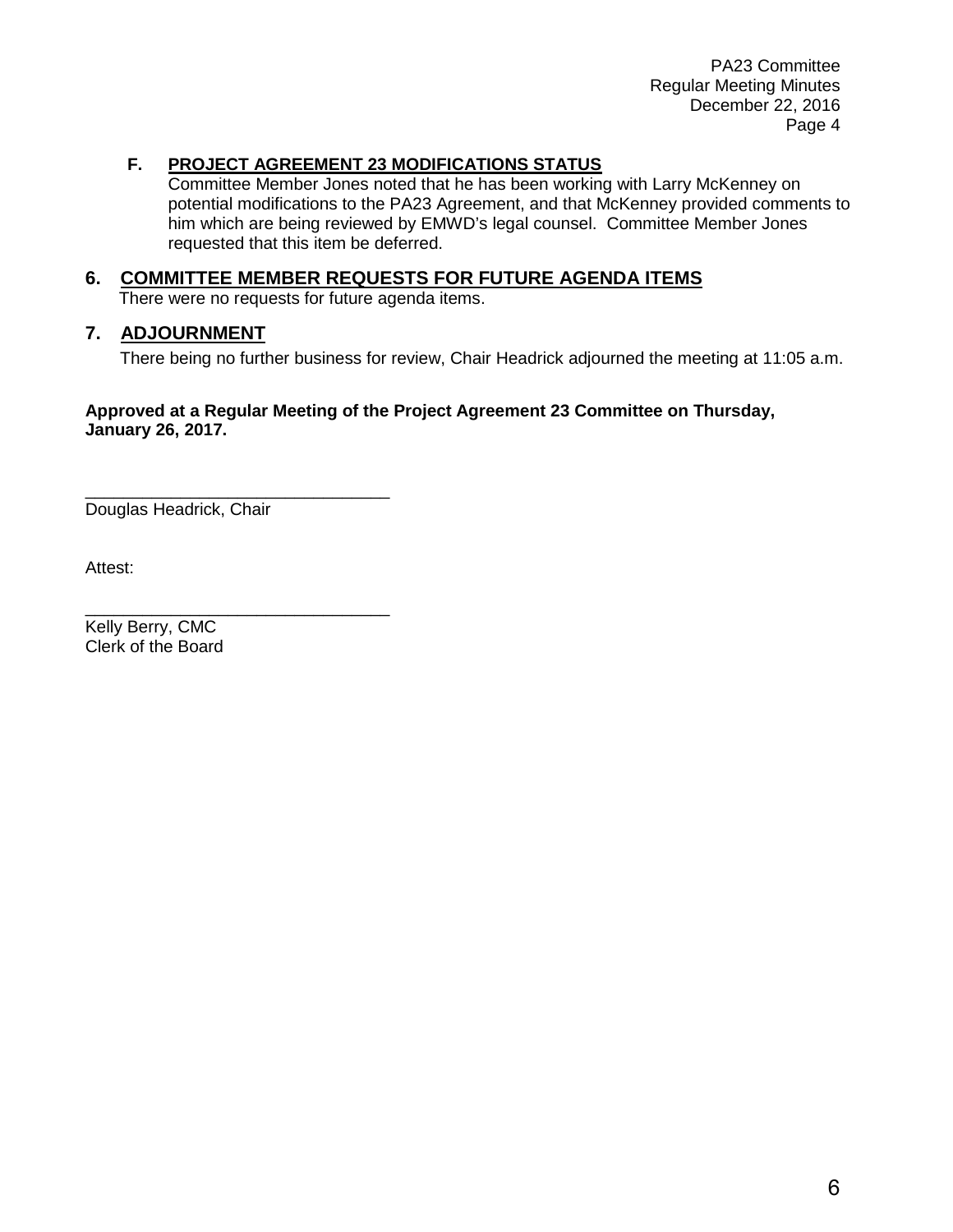# <span id="page-6-0"></span>SARCCUP Schedule Roll-Up (By Agency)

| 2017                                                                   | 2018                                                         | 2019                     | 2020 | 2021             |
|------------------------------------------------------------------------|--------------------------------------------------------------|--------------------------|------|------------------|
|                                                                        |                                                              |                          |      |                  |
| <b>Grant Contract</b>                                                  |                                                              |                          |      |                  |
| <b>Watershed Master Plan</b>                                           |                                                              |                          |      |                  |
|                                                                        | SAWPA: Implementation-Outreach, OCCK Smartscape, Cons. Rates |                          |      |                  |
|                                                                        |                                                              |                          |      |                  |
| IEUA: CEQA, Design, etc.                                               |                                                              | Construction - Conj. Use |      |                  |
|                                                                        |                                                              |                          |      |                  |
| EMWD: CEQA, Design, etc.                                               |                                                              | Construction - Conj. Use |      |                  |
| OCWD: CEQA, etc.                                                       | <b>Construction - Arundo Removal</b>                         |                          |      |                  |
|                                                                        | Construction - Conj. Use                                     |                          |      |                  |
| <b>SBVMWD: CEQA, etc.</b>                                              |                                                              |                          |      |                  |
| SBVMWD: CEQA, Design, etc.                                             | <b>Construction - Habitat</b>                                |                          |      |                  |
| <b>WMWD: CEQA, etc.</b>                                                | Construction - Conj. Use                                     |                          |      |                  |
|                                                                        |                                                              |                          |      |                  |
|                                                                        |                                                              |                          |      |                  |
|                                                                        |                                                              |                          |      | $01 - 72 - 2017$ |
| Note: "CEQA, etc." includes Agreements, Land, CEQA, Permitting, Design |                                                              |                          |      |                  |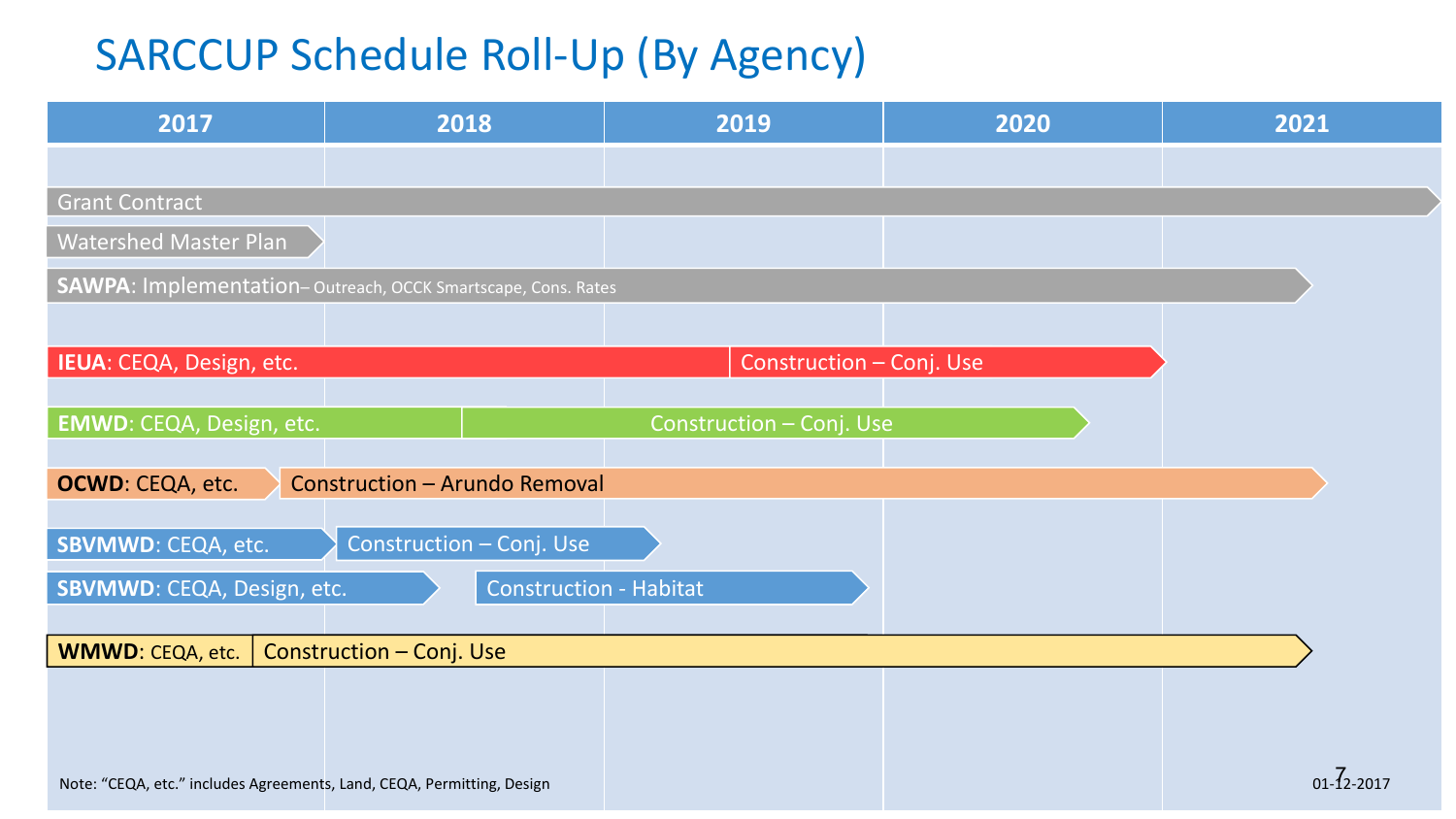| Santa Ana River Conservation & Conjunctive Use Program (SARCCUP) Schedule - Two-Month Look-Ahead                                          |                      |                                                                                                                        |                |  |  |              |  |  |  |  |  |  |  |  |
|-------------------------------------------------------------------------------------------------------------------------------------------|----------------------|------------------------------------------------------------------------------------------------------------------------|----------------|--|--|--------------|--|--|--|--|--|--|--|--|
| ID<br><b>Task Name</b>                                                                                                                    | Lead Agency          | February 2017<br>March 2017<br>27 29 31 2 4 6 8 10 12 14 16 18 20 22 24 26 28 2 4 6 8 10 12 14 16 18 20 22 24 26 28 30 |                |  |  |              |  |  |  |  |  |  |  |  |
| <sup>1</sup> SARCCUP                                                                                                                      |                      |                                                                                                                        |                |  |  |              |  |  |  |  |  |  |  |  |
| $\overline{c}$<br><b>Task 1: Project Management</b>                                                                                       |                      |                                                                                                                        |                |  |  |              |  |  |  |  |  |  |  |  |
| $\mathbf{3}$<br>Task 1.1: Grant Admin & Invoicing                                                                                         | <b>SAWPA</b>         |                                                                                                                        |                |  |  |              |  |  |  |  |  |  |  |  |
| 8<br>Task 1.6: Agreements                                                                                                                 |                      |                                                                                                                        |                |  |  |              |  |  |  |  |  |  |  |  |
| 10<br>SAWPA-IEUA Sub-Agreement                                                                                                            | <b>IEUA</b>          |                                                                                                                        |                |  |  |              |  |  |  |  |  |  |  |  |
| 11<br>SAWPA-EMWD Sub-Agreement                                                                                                            | <b>EMWD</b>          |                                                                                                                        |                |  |  |              |  |  |  |  |  |  |  |  |
| 12<br>SAWPA-SBVMWD Sub-Agreement                                                                                                          | SBVMWD               |                                                                                                                        |                |  |  |              |  |  |  |  |  |  |  |  |
| 13<br>SAWPA-WMWD Sub-Agreement                                                                                                            | <b>WMWD</b>          |                                                                                                                        |                |  |  |              |  |  |  |  |  |  |  |  |
| 14<br>SAWPA-OCWD Sub-Agreement                                                                                                            | <b>OCWD</b>          |                                                                                                                        |                |  |  |              |  |  |  |  |  |  |  |  |
| 15<br>SAWPA-OC Coastkeeper Sub-Agreement                                                                                                  | <b>SAWPA</b>         |                                                                                                                        |                |  |  |              |  |  |  |  |  |  |  |  |
| 16<br>SAWPA-Retail Agency Sub-Agreements for Water Rates                                                                                  | <b>SAWPA</b>         |                                                                                                                        |                |  |  |              |  |  |  |  |  |  |  |  |
| 17<br><b>SARCCUP Operating Agreement</b>                                                                                                  | SAWPA                |                                                                                                                        |                |  |  |              |  |  |  |  |  |  |  |  |
| 18<br><b>SARCCUP Financing Agreement</b>                                                                                                  | SAWPA                |                                                                                                                        |                |  |  |              |  |  |  |  |  |  |  |  |
| IEUA and Chino Basin Watermaster Agreement                                                                                                | <b>IEUA</b>          |                                                                                                                        |                |  |  |              |  |  |  |  |  |  |  |  |
| 22<br><b>EMWD and Hemet San Jacinto Watermaster Agreement</b>                                                                             | <b>EMWD</b>          |                                                                                                                        |                |  |  |              |  |  |  |  |  |  |  |  |
| 24<br><b>WMWD-EVMWD Agreement</b>                                                                                                         | <b>WMWD</b>          |                                                                                                                        |                |  |  |              |  |  |  |  |  |  |  |  |
| 59<br><b>Task 4: Land Purchase/Easement</b>                                                                                               |                      |                                                                                                                        |                |  |  |              |  |  |  |  |  |  |  |  |
| 60<br>Task 4.1: EMWD Land Purchase/Easement                                                                                               |                      |                                                                                                                        |                |  |  |              |  |  |  |  |  |  |  |  |
| 62<br>Well Drilling Three Wells - ROW Acqusition                                                                                          | <b>EMWD</b>          |                                                                                                                        |                |  |  |              |  |  |  |  |  |  |  |  |
| 66<br>Task 4.3: WMWD Land Purchase/Easement                                                                                               |                      |                                                                                                                        |                |  |  |              |  |  |  |  |  |  |  |  |
| 67<br>Conjunctive Use Water Bank Facilities (Elsinore Basin) - Property Acquisition: Well Sites                                           | <b>WMWD</b>          |                                                                                                                        |                |  |  |              |  |  |  |  |  |  |  |  |
| 68<br><b>Task 5: Feasibility Studies</b>                                                                                                  |                      |                                                                                                                        |                |  |  |              |  |  |  |  |  |  |  |  |
| 71<br>Task 5.2: SARCCUP Analyze Overall System                                                                                            |                      |                                                                                                                        |                |  |  |              |  |  |  |  |  |  |  |  |
| 72<br>Analyze/Optimize Watershed For All Project Components                                                                               | SBVMWD               |                                                                                                                        |                |  |  |              |  |  |  |  |  |  |  |  |
| 75<br><b>Task 6: CEQA Documentation</b>                                                                                                   |                      |                                                                                                                        |                |  |  |              |  |  |  |  |  |  |  |  |
| 76<br>Task 6.1: Programmatic CEQA                                                                                                         |                      |                                                                                                                        |                |  |  |              |  |  |  |  |  |  |  |  |
| 77<br>6.1.1: Program EIR                                                                                                                  |                      |                                                                                                                        |                |  |  |              |  |  |  |  |  |  |  |  |
| 80<br>Administrative/Screencheck Draft EIR                                                                                                | <b>IEUA</b>          |                                                                                                                        |                |  |  |              |  |  |  |  |  |  |  |  |
| 81<br><b>Publish Public Draft EIR</b>                                                                                                     | <b>IEUA</b>          |                                                                                                                        |                |  |  |              |  |  |  |  |  |  |  |  |
| 88<br>Task 6.2: SBVMWD CEQA                                                                                                               |                      |                                                                                                                        |                |  |  |              |  |  |  |  |  |  |  |  |
| 89<br>Conjunctive Use Water Bank Facilities (San Bernardino Basin) - CEQA & Certification                                                 | SBVMWD               |                                                                                                                        |                |  |  |              |  |  |  |  |  |  |  |  |
| Project: SARCCUP Schedule_9Jan17_critical path<br>Manual Task<br>Summary<br>Date: Thu 1/12/17<br>Manual Summary Rollup<br>Project Summary | SAWPA<br><b>IEUA</b> |                                                                                                                        | EMWD<br>SBVMWD |  |  | WMWD<br>OCWD |  |  |  |  |  |  |  |  |
|                                                                                                                                           | Page 1               |                                                                                                                        |                |  |  |              |  |  |  |  |  |  |  |  |